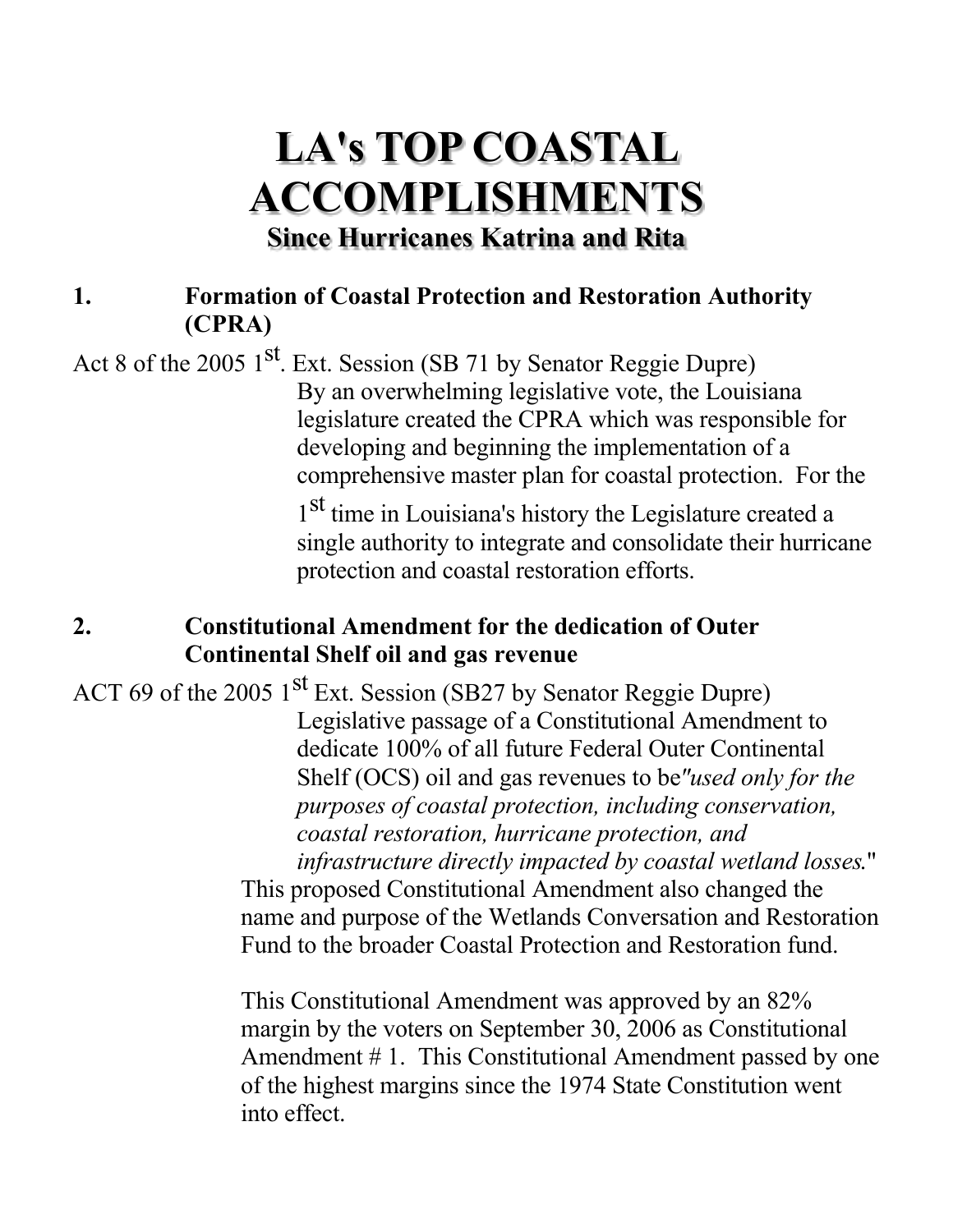**3. Commencement and Drafting of the State's Master Coastal Protection Plan by the CPRA.**

In less than 15 months the CPRA developed the most comprehensive protection plan in the State's history. There were many public hearings held throughout coastal communities as part of the development of the master plan.

### **4. Levee District Reform for the New Orleans Metro Region**

Act 1 of the 2006 1<sup>st</sup> Ext. Session (SB 8 by Senator Walter Boasso)

and Act 43 of the 2006 1<sup>st</sup> Ext. Session (SB 9 by Senator Walter Boasso)

These two Acts were the statutory (ACT 1) and Constitutional Amendment (Act 43) that allows for the consolidation of several levee districts in the New Orleans region.

Levee district reform was the primary focus in the 2006  $1<sup>st</sup>$  Ext. Session in February, 2006.

The Constitutional Amendment passed by an 81% margin on Sept. 30, 2006 as Constitutional Amendment #3.

#### **5. Objecting to Outer Continental Shelf (OCS) Oil and Gas Lease Sale**

After over 60 years of offshore drilling in federal waters off the Louisiana coast, the State for the 1st time objected to a federal lease sale because of the impact this drilling has caused to coastal communities and infrastructure.

### **6. Filing Suit Against Federal Government on OCS Lease Sale**

Louisiana successfully filed suit against the U.S. Minerals Management Service (MMS). The Louisiana's statutory authority granting state jurisdiction in order to file this suit was granted under Act 548 of the 2006 Regular Session (SB635 by Senator Reggie Dupre) Within days after the passage of this Act, Louisiana Governor Kathleen Blanco authorized the lawsuit against MMS.

**7. Oyster Lease Acquisition and Compensation Program** Act 425 of the 2006 Regular Session (HB 1249 by Representative Kenneth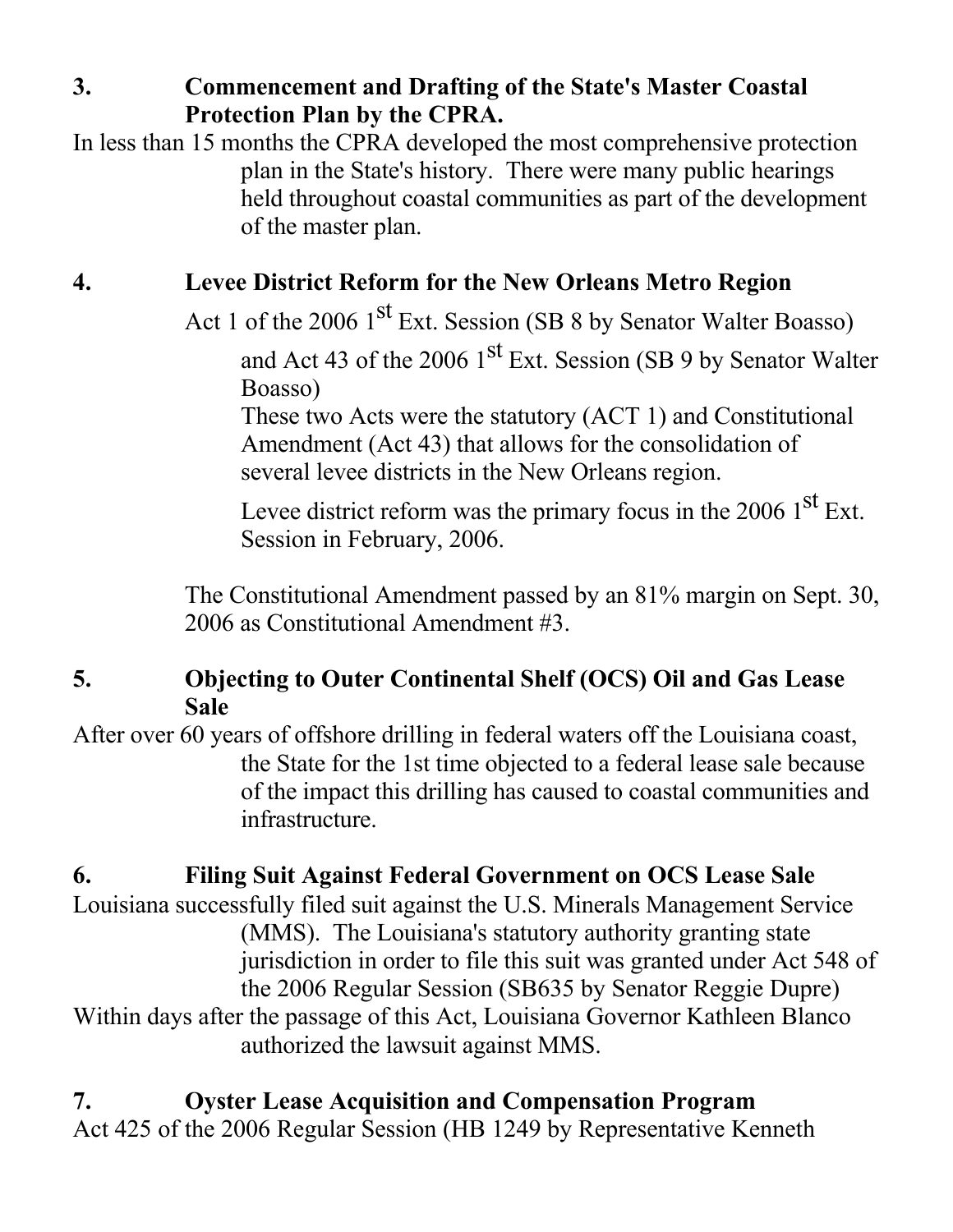Odinet)

Authorizes acquisition of oyster leases subject to direct impact from coastal protection projects and provides generally for oyster lease terms.

#### **8. Other Constitutional Amendments relating to coastal protection were approved September 30, 2006**

- On September 30, 2006 the 1st four Constitutional Amendments submitted in a statewide election were directly related to coastal protection issues. Constitutional Amendment #1 (the OCS dedication) and Constitutional Amendment #3 (levee district reform) have been already discussed above.
- Constitutional Amendment #2-Act 854 of 2006 Regular Session (SB 229 by Senator Jay Dardenne and co-author by Senator Reggie Dupre) dedicates 20% of the remaining tobacco settlement for purposes of coastal protection if the State securitizes the remaining balance of the settlement.
- Constitutional Amendment #4-Act 853 of the 2006 Regular Session (SB 27 by Senator Reggie Dupre) provided that the compensation for expropriation (Eminent Domain) shall be the fair market value standard rather than the "full extend of the loss". This Constitutional Amendment along with a prior Amendment passed in 2003, now allows the State of Louisiana to follow the same standard as the Federal Government and the other forty-nine states for Eminent Domain issues when private property is needed for coastal restoration and hurricane protection projects. Without these two Constitutional Amendments, the land rights needed for coastal projects would be too expensive.

### **9. OCS Revenue Sharing Bill Passed**

Gulf of Mexico Energy Security Act (also known as the OCS Federal Sharing Bill)

> After many years of discussion Congress passed, in December 2006, the Federal Revenue Sharing Bill which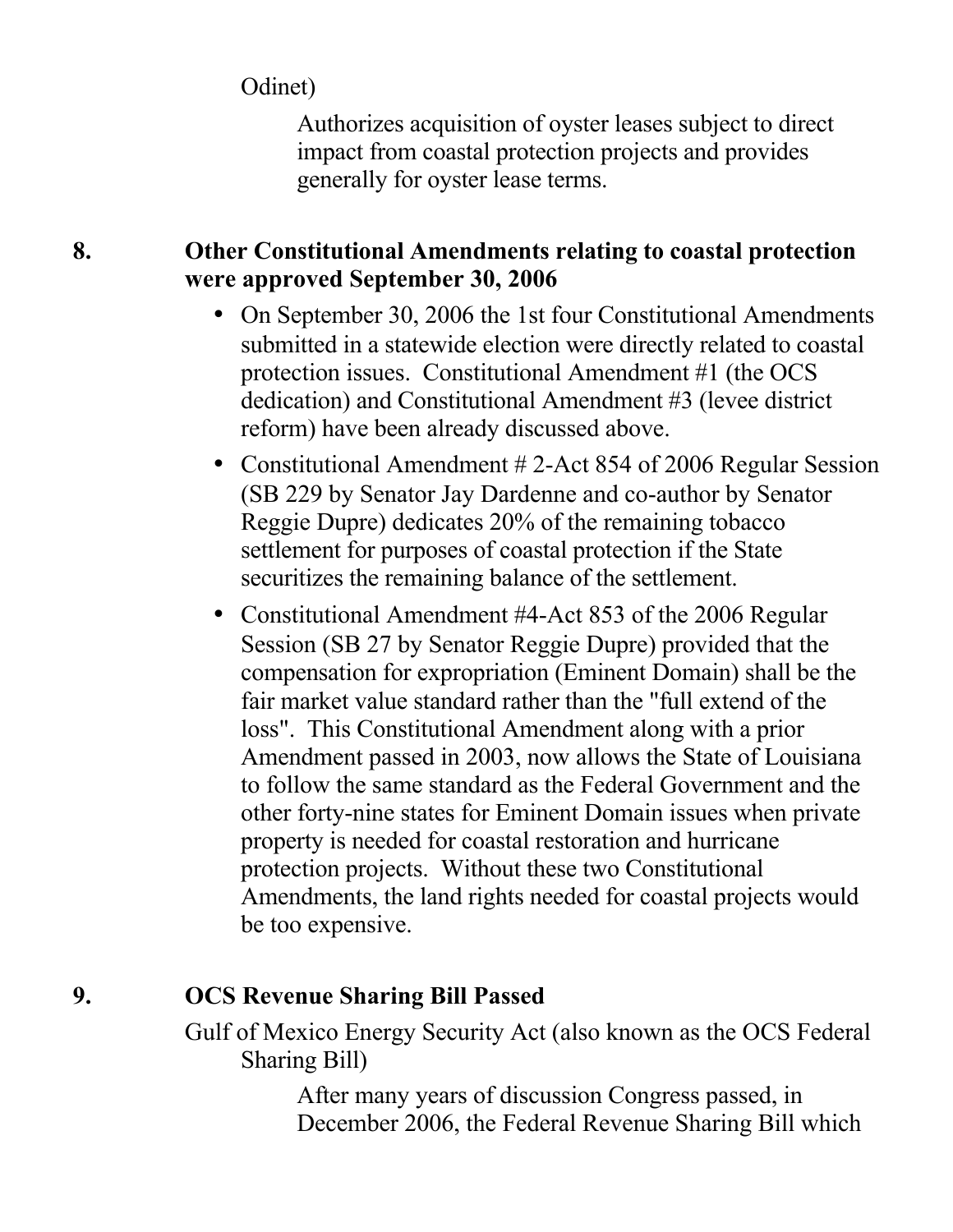allows for federal revenue sharing out of OCS revenues on new leases in the Gulf of Mexico.

It is widely believed that the Louisiana Constitutional Amendment dedicating all its OCS revenue to coastal protection issues was a major contributing factor to the passage of this Congressional Act. In fact, President Bush mentioned the State's Constitutional dedication of OCS revenues in a speech in October, 2006 that Louisiana deserves their fair share of this revenue because of this dedication.

U.S. Senator Mary Landrieu was the leading Congressional proponent in getting these OCS Federal Revenues. This issue was her top legislative priority since being elected to the U.S. Senate in 1996.

# **10. Completion and Legislative Approval of States Comprehensive Master Plan and 1st Annual Plan for Coastal Protection**

• SCR 11 & SCR 12 of the 2007 Regular Session by Senator Reggie Dupre

> The Coastal Protection & Restoration Authority submitted the Comprehensive Master Plan and the 1st Annual Plan to the Louisiana Legislature for approval during the 2007 Regular Session.

Both the Comprehensive Master and Annual Plan received unanimous Legislative approval.

#### **11. Approval of Coastal Impact Assistance Program (CIAP) Plan**

• In the spring of 2005 (prior to Hurricanes Katrina and Rita) Congress approved the Coastal Impact Assistance Program (CIAP) providing \$1 billion for several gulf states. Louisiana's share was in excess of \$500 million, of which 65% is dedicated to the State and 35% to coastal parishes based upon a formula of population, miles of shoreline, and proximity to offshore drilling. Louisiana under the leadership of DNR was the first CIAP plan approved by the Federal Government.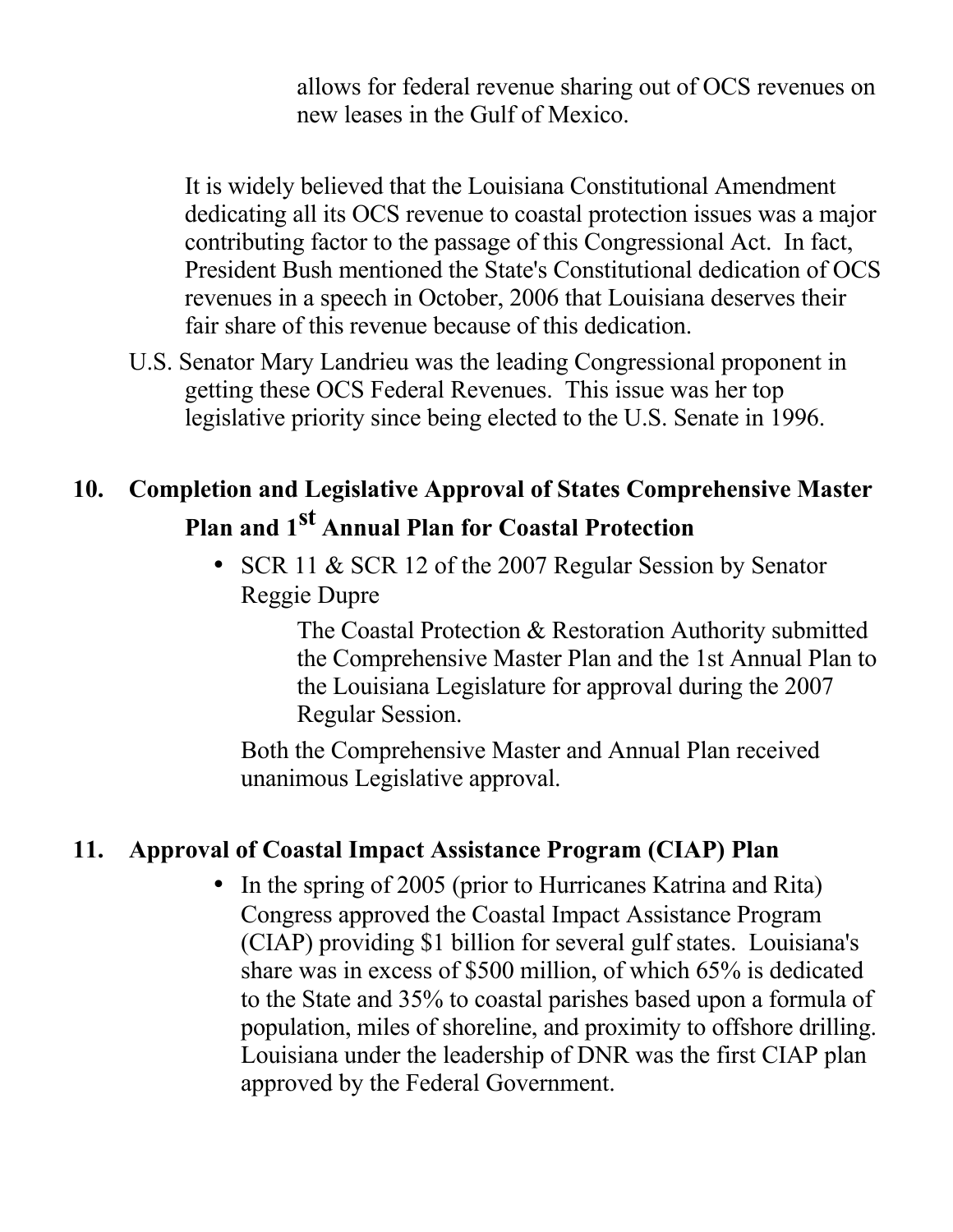#### **12. Approval of \$200 Million State Surplus Funding for Coastal Restoration and Protection for 2007-2008 fiscal year.**

• Act 203 of the 2007 Regular Session (HB765 by Representative John Alario)

#### **13. Creation of the Louisiana Coastal Protection and Restoration Financing Corporation**

• Act 249 of the 2007 Regular Session (SB 53 by Senator Reggie) Dupre)

> After Congress passed the OCS Federal Revenue Sharing Bill, the Louisiana Legislature created the Louisiana Coastal Protection and Restoration Financing Corporation as a legal entity to be able to securitize future OCS Federal revenue for coastal protection projects.

• In June 2008, Louisiana Governor Bobby Jindal appointed all members to this commission and they are currently considering options for securitization of the OCS revenue.

#### **14. Approval of \$300 Million State Surplus Funding for Coastal Restoration and Protection for 2008-2009 fiscal year.**

• Act 7 of 2008  $2<sup>nd</sup>$  Ext. Session (HB 46 by Representative Jim Fannin)

Upon the recommendation of Louisiana Governor Bobby Jindal, the Legislature approved an additional \$300 million of surplus funding for coastal restoration and hurricane protection projects. In less than one year, the Louisiana Legislature approved an unprecedented 1/2 billion dollars for coastal restoration and hurricane protection projects.

# **15. Legislative approval of the 2nd Annual Coastal Protection Plan.**

SCR 24 of the 2008 Regular Session by Senator Reggie Dupre.

For the  $2<sup>nd</sup>$  year in a row, the Legislature unanimously approved the 2<sup>nd</sup> Annual Coastal Protection Plan for 2008-09 fiscal year submitted by the CPRA.

## **16. Legislative Updates for the Coastal Protection & Restoration authority**